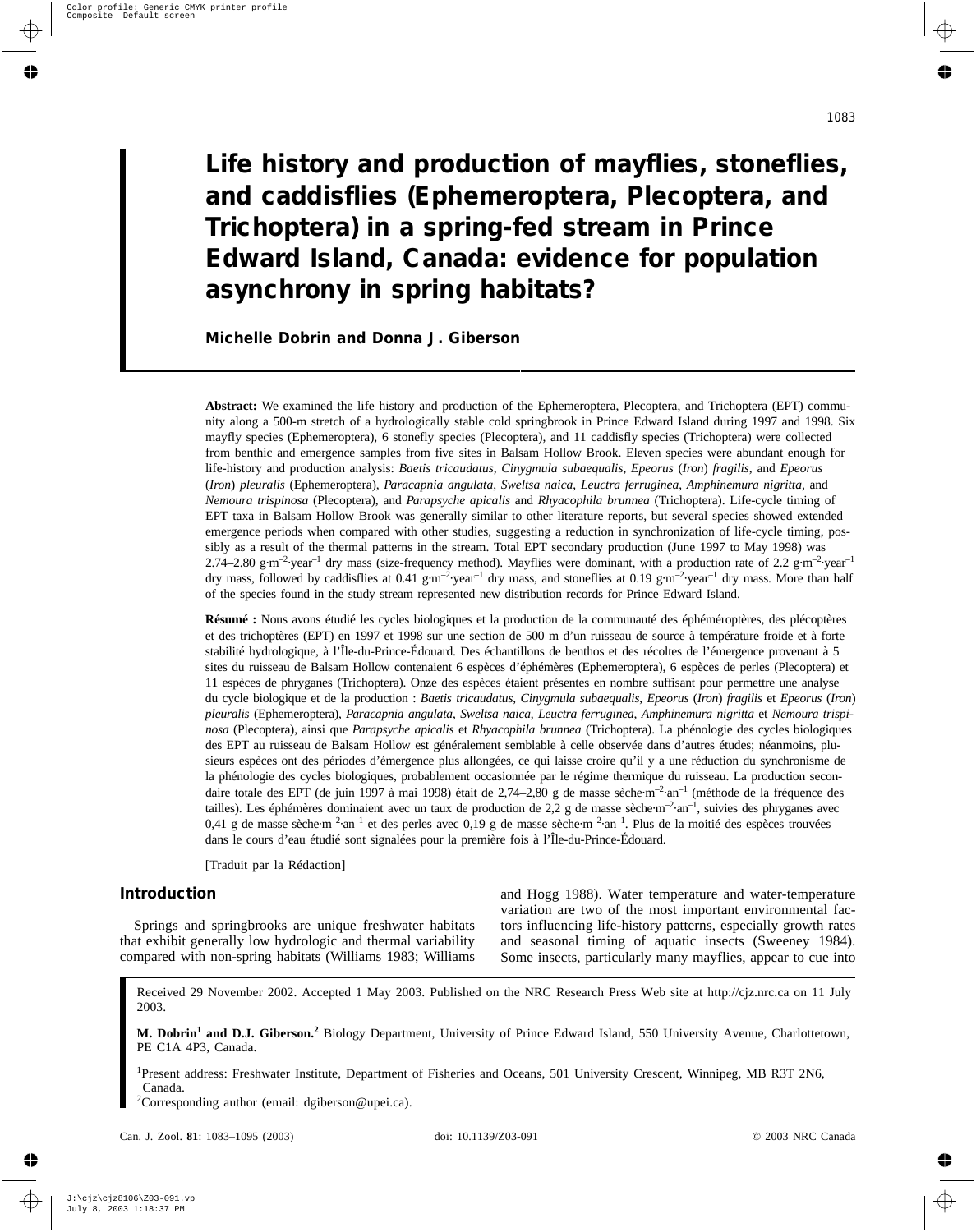seasonal temperature changes to synchronize their life cycles (either alone or in concert with photoperiodic cues; Sweeney and Vannote 1981), whereas others require certain temperature minima to grow and develop (Mecom 1972; Sweeney 1984; Elliott 1991, 1992). The low temperature variability in springs, plus the generally low temperatures found in cold springs, have been hypothesized to restrict the speciescomposition patterns found there, and also do affect lifehistory strategies and productivity (Williams and Hogg 1988; Wallace and Anderson 1996). For example, Williams and Hogg (1988) suggested that cold springs should possess more taxa showing non-synchronous emergence and recruitment than nearby runoff streams of similar size, owing to a lack of temperature cues needed to synchronize development. They proposed that species which are found in both types of stream should be more asynchronous in cold springs than in runoff streams. Other researchers (e.g., Sweeney 1984) have shown that many species require minimum summer temperatures or degree-day accumulations to complete development, restricting their ability to colonize cold springs.

Aquatic insects are important in energy flow in aquatic systems, since they constitute an important link between the algal/detrital food base and the higher trophic levels, including benthivorous fish (Benke 1984). Secondary production is a measure of biomass creation over time and depends on individual growth and life-history attributes as well as population abundance and survivorship (Benke 1984; Huryn and Wallace 2000).

Although many studies on the life history and production of aquatic invertebrates have been carried out around the world (see the review by Huryn and Wallace 2000), relatively few studies have focussed on springs, and very few on springs in northeastern North America (Williams 1983; Williams and Hogg 1988). Cold springs are widespread on Prince Edward Island (Somers et al. 1999), so this region offers an excellent opportunity to study the population and energy dynamics of aquatic insects in these poorly known systems. The objective of this study was to examine the life history and production of a component of the aquatic insect community (Ephemeroptera, Plecoptera, and Trichoptera; EPT) in a springbrook system on Prince Edward Island, and to examine these patterns in the context of previous hypotheses about thermally stable habitats.

# **Study site**

Balsam Hollow Brook (46°29′10.6′′N, 63°22′56.5′′W) is a small (4 km long) spring-fed stream in north-central Prince Edward Island (Fig. 1). The stream originates as a cold spring in open agricultural land and is fed by numerous spring inputs along its length, most of which is within the boundaries of Prince Edward Island National Park. In the study area, the stream runs through mixed hardwood forest (the Acadian Forest subregion of the Appalachian Forest) and a golf course before entering a series of ponds and crossing a system of coastal sand dunes to empty into the Gulf of St. Lawrence.

Five stream sites were located along a 500 m long reach within the national park and adjacent to the golf course, to represent a range of substrate and flow types and riparian conditions. Three of the sites were heavily shaded and the riparian vegetation was composed of balsam fir (*Abies balsamea*), white spruce (*Picea glauca*), yellow and white birches (*Betula alleghaniensis* and *Betula papyrifera*), mountain ash (*Sorbus americana*), balsam poplar (*Populus balsamifera*), and downy alder (*Alnus crispa*). The two sites that possessed more open canopies were partially shaded by shrubs (mainly downy alder), grasses, sedges, and herbs. Two of the sites possessed cobble substrates, one open site was primarily gravel, and the remaining two sites had substrates dominated by sand and silt (Hynes' (1970) substratesize classification). Sites were separated by at least 50 m; each site included sections of fast and slow water, and both habitat types were sampled. Stream width and water temperature (Table 1) did not vary significantly along the 500 m long section of stream.

# **Methods**

#### **Physical-habitat characteristics**

Several physical-habitat characteristics were measured at Balsam Hollow Brook in 1997 and 1998. Mean channel width and depth were measured at several transects at each study site in August 1997 and 1998. Water temperature was monitored weekly from May to early November in 1997 and 1998 (and intermittently during the winter months) using maximum/minimum thermometers to determine whether temperature varied along the length of the stream. At one of the sites, temperature was also monitored continuously from early June to early November in both years, using a temperature logger. Stream pH and conductivity were measured using a pH/conductivity meter, and were recorded weekly throughout the summer and fall of 1997, bimonthly throughout the winter of 1997–1998, weekly throughout the summer of 1998, and biweekly in the fall of 1998. In addition, water samples that were collected on three occasions for a subsequent study were tested for a variety of chemical parameters through the water-testing laboratory of the Prince Edward Island Department of the Environment. These were not collected concurrently with this study, but are included here to show that water chemistry varied little, either seasonally or along the length of the stream.

#### **Benthic sampling**

A modified Hess sampler (mesh size 200  $\mu$ m, area  $0.07$  m<sup>2</sup>) was used to quantitatively sample running-water habitats to provide data for calculating secondary productivity and determining life cycles. Three samples were collected on each sampling date in the running-water habitats at each of the four sites in Balsam Hollow Brook. Samples were collected approximately monthly during the spring– summer–fall growth periods in 1997 and 1998 (June–October 1997 and April–May 1998), and a single winter sample was collected in December.

# **Emergence and light-trap sampling**

Adult insects were sampled to confirm species identifications and determine emergence and flight periods. Emergence was monitored directly using emergence traps suspended over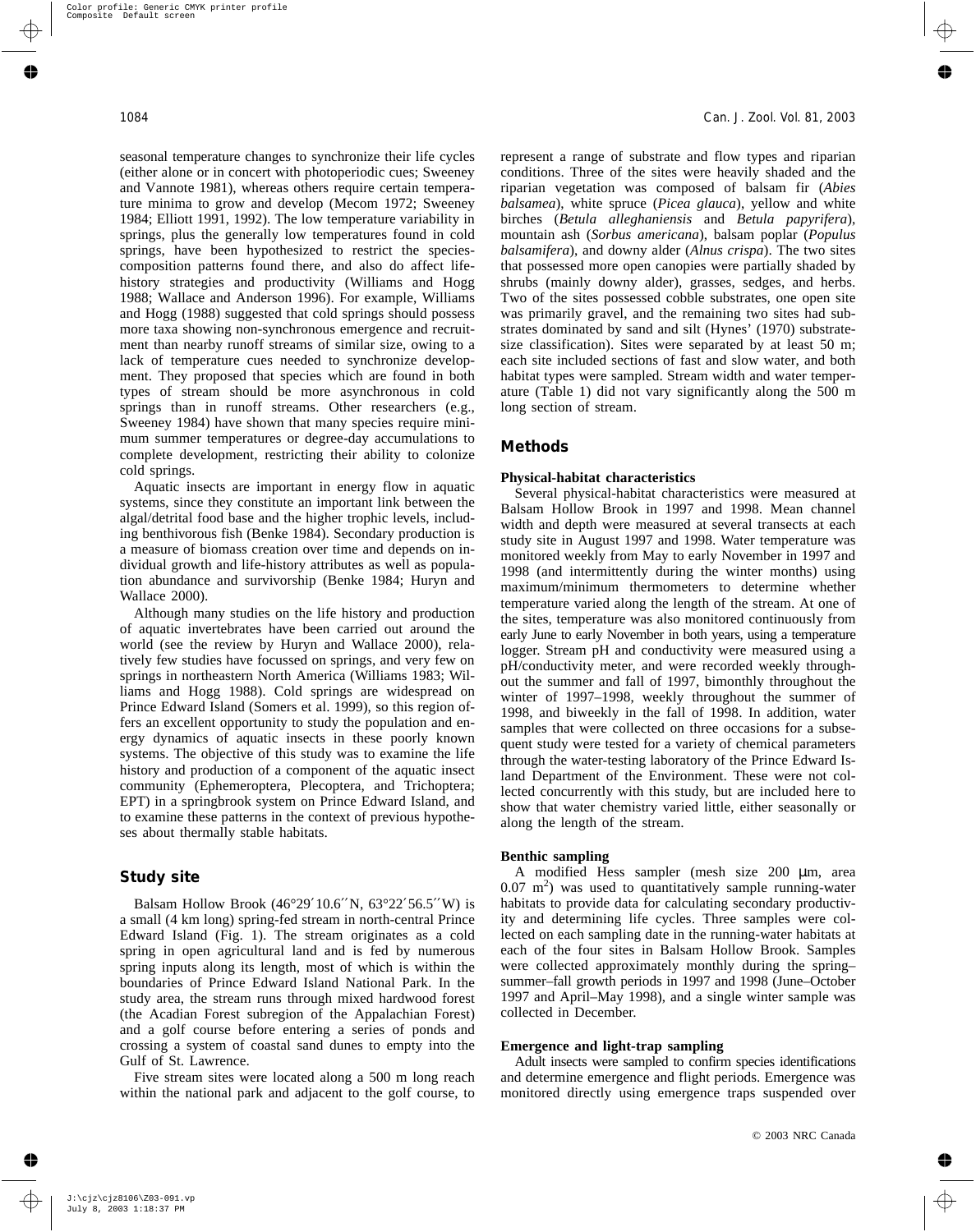**Fig. 1.** Balsam Hollow Brook, Prince Edward Island. The rectangle shows the stream area sampled and the dots indicate the study sites. Shaded polygons represent forest and broken lines indicate the boundaries of the golf course. The solid square in the inset map shows the location of the stream on Prince Edward Island.



the water. The emergence trap (Giberson and Garnett 1996) was a cone-shaped trap (basal area  $0.07 \text{ m}^2$ , mesh size  $300 \mu \text{m}$ ) suspended from a plastic collecting jar containing 70% ethanol. Three emergence traps were set up at each riffle site in Balsam Hollow Brook at the end of May in 1997 and 1998, and were emptied at weekly (summer) and biweekly (fall) intervals until the end of November in 1997 and the end of October in 1998. Emergence samples were also collected from pool habitats (3 traps) in 1997 at Balsam Hollow Brook. A light trap was also set up on a hiking trail along the stream between the two upstream sites three times during the summer of 1997 (10 June, 8 July, and 4 August) to collect adults that may have avoided the emergence traps.

#### **Sample processing**

Aquatic insect larvae and other aquatic invertebrates found in benthic samples were preserved in 4% formalin, then washed into 70% ethanol for storage. All specimens were sorted from the gravel and detritus using a dissecting microscope, then the EPT taxa were separated and identified to species using the keys of Flint (1961), Edmunds et al. (1976), Stewart and Stark (1988), Edmunds and Waltz (1996), Morse and Holzenthal (1996), Stewart and Harper (1996), and Wiggins (1996*a*, 1996*b*). Adults were collected directly into 70% ethanol and identified using the keys of Needham et al. (1935), Ross (1944, 1956), Hitchcock (1974), Edmunds et al. (1976), Schmid (1981), Marshall and Larson (1982), Parker and Wiggins (1985), Burian (1990), Ruiter (1995), Edmunds and Waltz (1996), Morse and Holzenthal (1996), Stewart and Harper (1996), and Wiggins (1996*a*, 1996*b*). Adults were associated with larvae on the basis of life-history analysis to confirm larval species identifications.

EPT larvae from benthic samples were measured using an ocular micrometer in a stereoscopic dissecting microscope, and were placed into 1-mm size (body length) categories for life-cycle analysis. Size-frequency histograms were plotted for each species and compared among sampling dates. Body lengths were converted to body mass for secondary-productivity calculations using dry mass – length equations given in Benke et al. (1999). Individuals from all sites were combined to provide a large enough sample for production analysis. Secondary productivity was calculated using the sizefrequency method for all species and the instantaneous growth rate method for species where cohorts could be reliably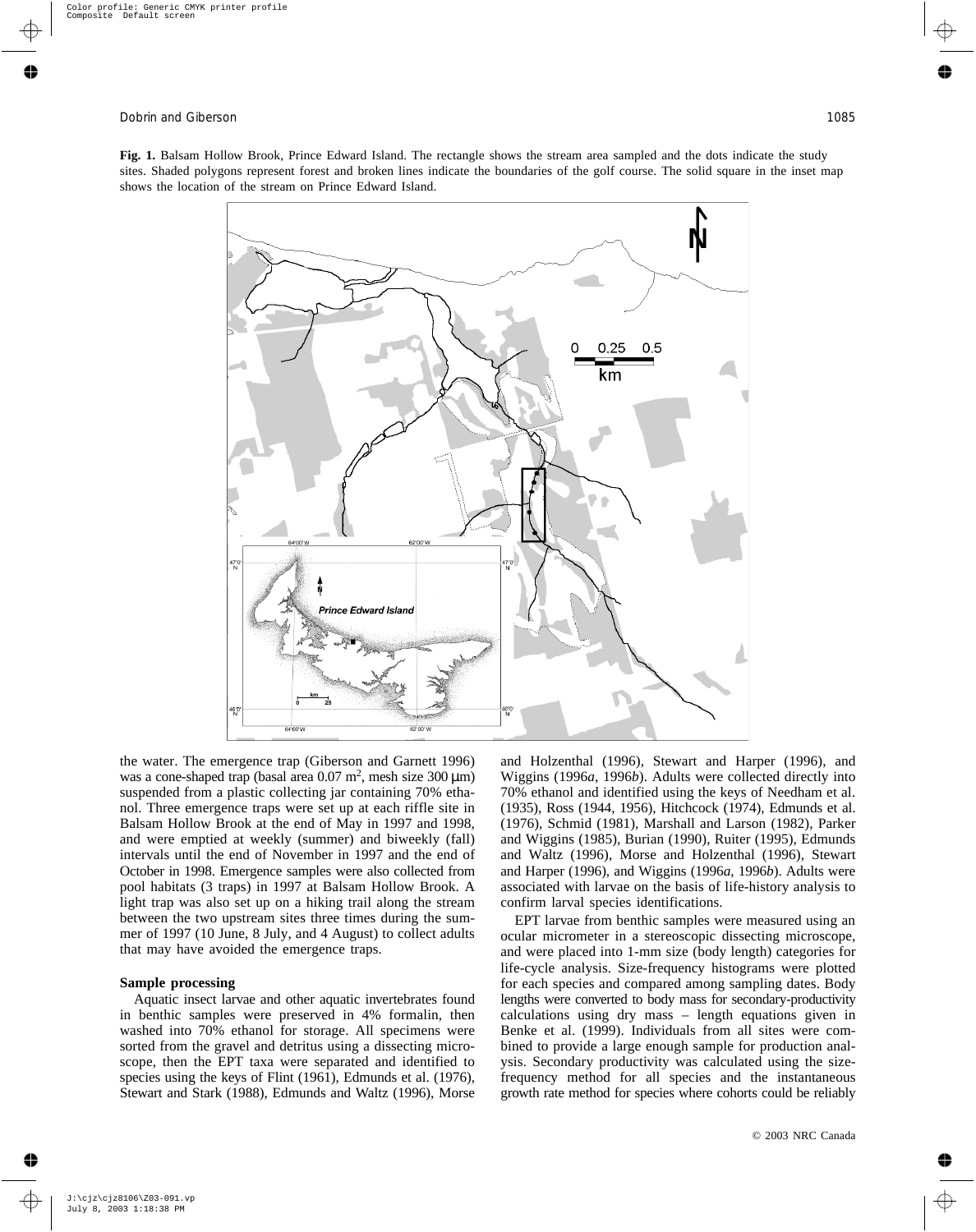|                                            | 1997 |               | 1998 |               |
|--------------------------------------------|------|---------------|------|---------------|
|                                            |      |               |      |               |
|                                            | Mean | Range         | Mean | Range         |
| Channel width $(m)^a$                      | 1.8  | $1.0 - 2.8$   | 1.8  | $1.2 - 2.8$   |
| Channel depth $(m)^a$                      | 0.07 | $0.05 - 0.18$ | 0.10 | $0.07 - 0.20$ |
| Water temperature $(^{\circ}C)$            | 10.2 | $6 - 17$      | 9.9  | $7 - 14$      |
| Total summer degree-days $({}^{\circ}C)^b$ | 1576 |               | 1578 |               |
| Stream pH                                  | 7.7  | $7.5 - 8$     | 7.6  | $7.1 - 7.9$   |
| Stream conductivity $(\mu S/cm)$           | 230  | 180-350       | 194  | 110-220       |

**Table 1.** Physical-habitat variables measured at Balsam Hollow Brook, Prince Edward Island, during the 1997 and 1998 sampling seasons.

<sup>a</sup> Averaged over several transects in the study reach in August of each year.

*b* Degree-days >0°C calculated from 28 May to 31 October 1997 and from 1 June to 1 November 1998.

**Table 2.** Summary of water-chemistry analysis of water from Balsam Hollow Brook in the summer and winter of 2000–2001.

|                                  | 22 June 2000 | 22 June 2000 | 9 Aug. 2000 | 1 Feb. 2001 | 1 Feb. 2001  |         |
|----------------------------------|--------------|--------------|-------------|-------------|--------------|---------|
|                                  | (upstream)   | (downstream) | (upstream)  | (upstream)  | (downstream) | Mean    |
| pH                               | 7.5          | 7.5          | 7.8         | 7.7         | 7.9          | 7.7     |
| Total alkalinity (mg/L $CaCO3$ ) | 98.5         | 98.8         | 83.4        | 94.8        | 92           | 93.5    |
| Hardness (mg/L $CaCO3$ )         |              |              | 102         | 124         | 114          | 113.3   |
| Conductance $(\mu S/cm)$         | 285          | 287          |             |             |              | 286     |
| Turbidity (JTU)                  | 1.8          | 1.9          |             |             |              | 1.85    |
| Nitrate-N $(mg/L NO3)$           | 2.6          | 2.5          | < 0.2       | 4.2         | 2.4          | 2.38    |
| Chloride (mg/L)                  | 18.2         | 18.3         | 24          | 20.6        | 19.8         | 20.18   |
| Calcium (mg/L)                   | 30           | 29           | 22.5        | 31.5        | 29           | 28.4    |
| Cadmium $(mg/L)$                 |              |              | < 0.005     | < 0.005     | < 0.005      | < 0.005 |
| Chromium $(mg/L)$                |              |              | < 0.05      | < 0.05      | < 0.05       | < 0.05  |
| Copper (mg/L)                    |              |              | < 0.02      | < 0.02      | < 0.02       | < 0.02  |
| Iron (ext.) $(mg/L)$             |              |              | 0.12        | 0.64        | 0.25         | 0.34    |
| Iron (diss.) $(mg/L)$            |              |              |             | < 0.1       |              | < 0.1   |
| Potassium (mg/L)                 | 1.47         | 1.48         | 1.82        | 1.87        | 1.41         | 1.61    |
| Magnesium $(mg/L)$               | 10.4         | 10.2         | 11.1        | 10.83       | 10.1         | 10.53   |
| Manganese $(mg/L)$               |              |              | 0.17        | 0.15        | 0.08         | 0.13    |
| Sodium $(mg/L)$                  | 10           | 10.1         | 10.5        | 10.14       | 9.75         | 10.10   |
| Nickel (mg/L)                    |              |              | < 0.05      | < 0.05      | < 0.05       | < 0.05  |
| Phosphorus (mg/L)                | 0.06         | 0.06         | 0.06        | 0.07        | 0.06         | 0.06    |
| Lead $(mg/L)$                    |              |              | < 0.002     | < 0.002     | $\Omega$     | < 0.002 |
| Sulfate (mg/L $SO_4$ )           | 5.26         | 5.26         | 6.94        | 5.57        | 5.51         | 5.71    |
| Zinc $(mg/L)$                    |              |              | 0.03        | < 0.02      | < 0.02       | 0.02    |

**Note:** "Upstream" and "downstream" refer to water-sampling sites near the upper part of the stream within the national park boundary and the lower sampling reach, respectively.

separated (Benke 1984). Only the size-frequency method results are reported here, as they were virtually identical with those from the instantaneous growth rate method.

# **Results and discussion**

#### **Physical-habitat characteristics**

Balsam Hollow Brook is a small stream  $(\approx 4 \text{ km} \text{ long})$ with a channel width of  $\approx 2$  m and a mean depth of  $\approx 10$  cm in the study reach during summer low flow (Table 1). The stream is fed by multiple groundwater-spring inputs along its length, so water temperature varied by <0.5°C along the entire 750 m long study reach, regardless of canopy cover. Seasonal water-temperature data showed only minimal fluctuations, as expected in a spring-fed stream (Hynes 1970; Williams and Hogg 1988). Winter minima in Balsam Hollow Brook generally approach 5°C (D.J. Giberson, unpublished data), so total annual variation in temperature was 13°C in 1997 and 9°C in 1998 (Table 1). On a weekly basis, maximum and minimum temperatures never varied by more than 3°C. In contrast, annual temperature variations in nearby non-spring stream habitats are commonly ≥25°C (D.J. Giberson, unpublished data). Williams and Hogg (1988) reported an annual temperature variation of 11°C near the source of Valley Spring in Ontario, although some other studies (e.g., on Root Spring, Massachusetts; Teal 1957) report much smaller fluctuations. Total accumulated degreedays ( $>0^{\circ}$ C for the 5 warmest months) for the stream were virtually identical for both years, despite the differences in seasonal pattern in the 2 years (Table 1).

Balsam Hollow Brook is a slightly alkaline, generally low-conductivity stream, and is similar in water chemistry to other spring-fed streams on Prince Edward Island (Tables 1, 2; Brandon 1966; Somers et al. 1999). Prince Edward Island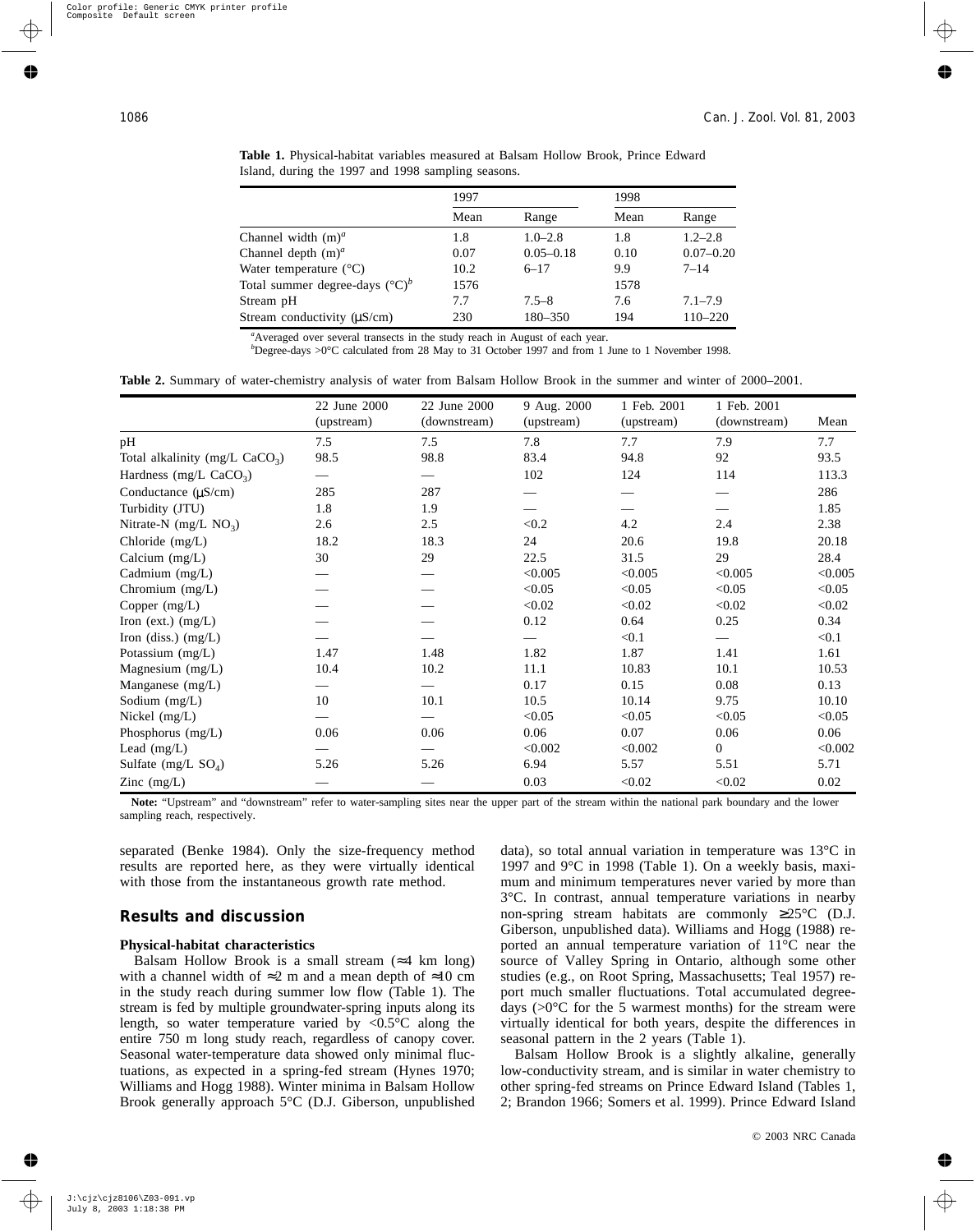|                           | <b>Benthos</b> |            | Adults     |              |
|---------------------------|----------------|------------|------------|--------------|
|                           | % of order     | % of total | % of order | % of total   |
| Ephemeroptera (total no.) | 13 541         |            | 246        |              |
| Baetis tricaudatus        | 61.34          | 8.62       | 58.54      | 0.62         |
| Cinygumula subaequalis    | 32.12          | 4.51       | 4.88       | 0.05         |
| Epeorus (Iron) spp.       | 5.42           | 0.76       | 23.17      | 0.25         |
| Paraleptophlebia debilis  | 0.44           | 0.06       | 13.41      | 0.14         |
| Paraleptophlebia volitans | 0.68           | 0.10       | a          | a            |
| Plecoptera (total no.)    | 7924           |            | 1 0 4 2    |              |
| Paracapnia angulata*      | 28.66          | 2.36       | a          | a            |
| Leuctra ferruginea*       | 38.26          | 3.15       | 59.60      | 2.69         |
| Paraleuctra sara*         | 1.15           | 0.09       | 0.29       | $\mathbf{r}$ |
| Nemoura trispinosa        | 24.87          | 2.04       | 8.34       | 0.38         |
| Amphinemura nigritta      | 6.21           | 0.51       | 31.38      | 1.42         |
| Sweltsa naica             | 0.85           | 0.07       | 0.29       | $\mathbf{r}$ |
| Trichoptera (total no.)   | 777            |            | 132        |              |
| Rhyacophila brunnea       | 69.11          | 0.56       | 18.05      | 0.10         |
| Parapsyche apicalis*      | 28.70          | 0.23       | 3.76       | $\mathbf{r}$ |
| Frenesia missa*           | a              | a          | 0.75       | $\mathbf{r}$ |
| Hesperophylax designatus* | a              | a          | 1.50       | $\mathbf{r}$ |
| $Hydatophylax$ argus*     | a              | a          | 1.50       | $\mathbf{r}$ |
| Limnephilus rhombicus*    | a              | a          | 0.75       | $\mathbf{r}$ |
| Onocosmoecus unicolor*    | 0.13           | r          | 6.03       | $\mathbf{r}$ |
| Psychoglypha subborealis* | a              | a          | 65.41      | 0.38         |
| Pycnopsyche gentilis*     | a              | a          | 0.75       | $\mathbf{r}$ |
| Lype diversa              | a              | a          | 0.75       | $\mathbf{r}$ |
| $Neophylax$ aniqua*       | 2.06           | r          | 0.75       | $\mathbf r$  |
| Overall total             | 96 404         |            | 23 102     |              |

**Table 3.** Relative abundance (percentage of total individuals of each species in each EPT order and the total numbers of invertebrates captured in 1997 and 1998) in Balsam Hollow Brook.

Note: "a" indicates that a species was absent and "r" denotes <0.01%. Species marked by an asterisk are new records for Prince Edward Island, including *Epeorus* (*Iron*) *fragilis*, which is shown here combined with *Epeorus* (*Iron*) *pleuralis* as *Epeorus* (*Iron*) spp.

is dominated by crop agriculture, resulting in relatively high nitrate and phosphorus levels in ground and surface waters (Somers et al. 1999). Water-chemistry values were generally stable spatially (along the study reach) and temporally (Table 2).

#### **Community patterns**

Species richness of the EPT community was relatively low over the 2 years, with only 23 species (Table 3), compared with nearby non-spring habitats in Prince Edward Island and New Brunswick (Giberson and Garnett 1996; D.J. Giberson, unpublished data). Many of the species, especially in the Trichoptera, were extremely rare (Table 3). The pattern of low diversity in springs has been widely reported (Williams 1983; Williams and Hogg 1988) and is often attributed to the temperature patterns found in springs. Many temperate-zone aquatic insect species have low-temperature minima of 8–10°C for development (Mecom 1972; Elliott 1991, 1992) and so are effectively eliminated from coldwater habitats such as cold springs. Over half of the 23 species (13) represented new provincial records for Prince Edward Island (Table 3).

Eleven EPT species were abundant enough for analysis of their life-cycle and production dynamics. These included 4 mayfly species (*Baetis tricaudatus, Cinygmula subaequalis,* *Epeorus* (*Iron*) *fragilis, Epeorus* (*Iron*) *pleuralis*), 5 stonefly species (*Paracapnia angulata, Sweltsa naica, Leuctra ferruginea, Amphinemura nigritta,* and *Nemoura trispinosa*), and 2 caddisfly species (*Rhyacophila brunnea* and *Parapsyche apicalis*).

#### **Life-history and production patterns**

The EPT species were an important component in Balsam Hollow Brook. They made up 20–40% of the total number of benthic invertebrates collected each year in Balsam Hollow Brook, with chironomids making up most of the remainder (Dobrin 2000). Chironomids also dominated the emergence samples.

EPT production in Balsam Hollow Brook was dominated by the mayflies, which made up >80% of the production for the group (Table 4). *Baetis tricaudatus* and *C. subaequalis* were the most productive taxa (38 and 33% of total EPT production, respectively), and *E.* (*I.*) *pleuralis* and *R. brunnea* each contributed about 10%. The collector functional feeding group dominated the production of the EPT taxa (>50%) and shredders made up the smallest proportion  $(<6\%)$  (Table 4). Overall production of the EPT community in Balsam Hollow Brook (June 1997 to May 1998) was estimated to be 2.74  $g \cdot m^{-2}$ ·year<sup>-1</sup> dry mass (size-frequency method). This is considerably higher than the total aquatic invertebrate com-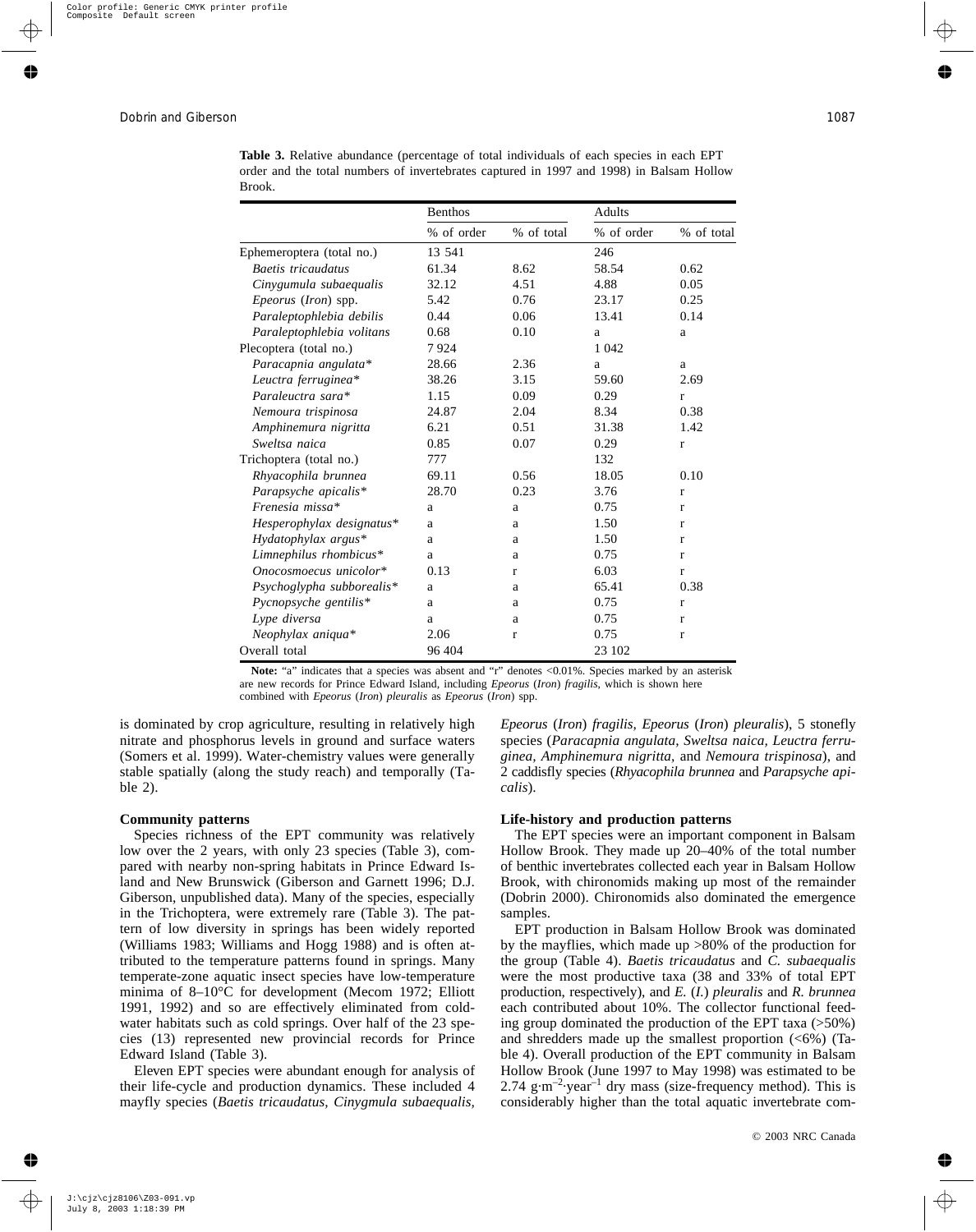|                         |                                                    | Production $(P)^b$                 |                 |
|-------------------------|----------------------------------------------------|------------------------------------|-----------------|
|                         | Functional feeding group <sup><math>a</math></sup> | $(g \cdot m^{-2} \cdot year^{-1})$ | $P/Bc$ (annual) |
| Ephemeroptera           |                                                    |                                    |                 |
| Baetis tricaudatus      | Collector/gatherer, scraper                        | 1.03                               | 5.4             |
| Cinygmula subaequalis   | Scraper, collector/gatherer                        | 0.9                                | 5.9             |
| Epeorus (I.) pleuralis  | Collector/gatherer, scraper                        | 0.3                                | 6.9             |
| Epeorus $(I.)$ fragilis | Collector/gatherer, scraper                        | 0.028                              | 7.8             |
| Total                   |                                                    | 2.258                              |                 |
| Plecoptera              |                                                    |                                    |                 |
| Paracapnia angulata     | Shredder                                           | 0.07                               | 8.8             |
| Leuctra ferruginea      | Shredder                                           | 0.052                              | 3.4             |
| Amphinemura nigritta    | Shredder                                           | 0.019                              | 3.9             |
| Nemoura trispinosa      | Shredder                                           | 0.022                              | 5.7             |
| Swetsa naica            | Predator                                           | 0.015                              | 3.7             |
| Total                   |                                                    | 0.178                              |                 |
| Trichoptera             |                                                    |                                    |                 |
| Parapsyche apicalis     | Collector/filterer                                 | 0.078                              |                 |
| Rhyacophila brunnea     | Predator                                           | 0.313                              |                 |
| Total                   |                                                    | 0.391                              |                 |
| Total EPT               |                                                    | 2.74                               |                 |

**Table 4.** Summary of secondary production for Ephemeroptera, Plecoptera, and Trichoptera (EPT) in Balsam Hollow Brook from June 1997 to May 1998.

*a* Designations are derived from Merritt and Cummins (1996); in the case of multiple groups, the first category listed is the one that was considered to be most important.

*b* Total production was calculated using both size-frequency and instantaneous growth rate methods,

but the values were virtually identical, so only size-frequency values are recorded here.

 $c$ *P*/*B* is the turnover ratio (*B* is annual mean biomass).

munity production reported in Valley Spring in Ontario  $\approx 0.7$ –1.9 g⋅m<sup>-2</sup>⋅year<sup>-1</sup> dry mass (converted from wet mass using an equation from Waters 1977)). However, it is similar to the EPT production reported for other springs and small shaded streams (e.g.,  $3.02$  g·m<sup>-2</sup>·year<sup>-1</sup> dry mass in a Danish stream (Iversen 1988) and 1.93–8.8  $g \cdot m^{-2}$ ·year<sup>-1</sup> dry mass in three small shaded streams in Minnesota that varied in water chemistry (Krueger and Waters 1983; converted from wet mass using an equation from Waters 1977)). These values are considered to be in the "low production" range when compared globally with those from other larger and nutrient-rich streams (Huryn and Wallace 2000).

Life-cycle patterns of the common EPT taxa included 7 species with univoltine cycles (3 mayflies, 3 stoneflies, and 1 caddisfly), 1 with a bivoltine or multivoltine cycle (*B. tricaudatus*), and 3 with a 2-year cycle (*S. naica, L. ferruginea*, and *R. brunnea*). Detailed life-history information for the common species is given below.

#### *Ephemeroptera*

Four species of mayflies (*B. tricaudatus*, *C. subaequalis*, *E.* (*I.*) *fragilis*, and *E.* (*I.*) *pleuralis*) were sufficiently abundant in benthic and emergence samples at Balsam Hollow Brook for life-cycle analysis. Two leptophlebiid species (*Paraleptophlebia debilis* and *Paraleptophlebia volitans)* were too rare in benthic samples to be analysed, although *P. debilis* was collected in emergence traps in the fall of both 1997 and 1998 (Fig. 2), a fall-emergence pattern also noted by Giberson and MacKay (1991).

*Baetis tricaudatus* Dodds (Baetidae) was the most abundant mayfly at Balsam Hollow Brook (Fig. 3). Investigation of sizefrequency histograms (Fig. 3) suggests that *B. tricaudatus* had at least 2 generations per year. This pattern was consistent with the results of most other studies on the species (Ide 1935; Coleman and Hynes 1970; Corkum and Pointing 1979; Clifford 1982), though some studies have reported up to 4 generations a year (Waters 1966). At Balsam Hollow Brook, most of the abundant overwintering generation emerged and oviposited in late spring (June; Fig. 2), with recruitment in the summer and a second emergence peak in late summer and fall (Figs. 2, 3). Eggs of the overwintering generation hatched in the fall, and larvae grew at different rates through the winter, resulting in a variable size distribution in the spring and an extended and overlapping emergence period (Fig. 2).

*Cinygmula subaequalis* (Banks) (Heptageniidae) was not well known previously (Burian and Gibbs 1991), but univoltine life cycles have been reported for other *Cinygmula* species (Clifford 1982). The species is clearly univoltine in Balsam Hollow Brook, with synchronous development. Overwintering larvae of *C. subaequalis* emerged in June and July (Fig. 2) and new recruits were first seen in late August. Larvae grew slowly through the winter, then rapidly in the spring (Fig. 3), completing the cycle.

Two species of *Epeorus* (Heptageniidae) were found at Balsam Hollow Brook in 1997 and 1998: *E.* (*I.*) *fragilis* (Morgan) and *E.* (*I.*) *pleuralis* (Banks). The 2 species were impossible to distinguish as larvae and adult females, but examination of adult males indicated that 2 species were present. The size-frequency distributions (Fig. 3) showed two cohorts, suggesting that the 2 species coexisted in the stream and did not overlap temporally. The pattern was confirmed by examining adult males. Male imagos of *E.* (*I.*) *pleuralis* were only found in late June, and male imagos of *E.* (*I.*)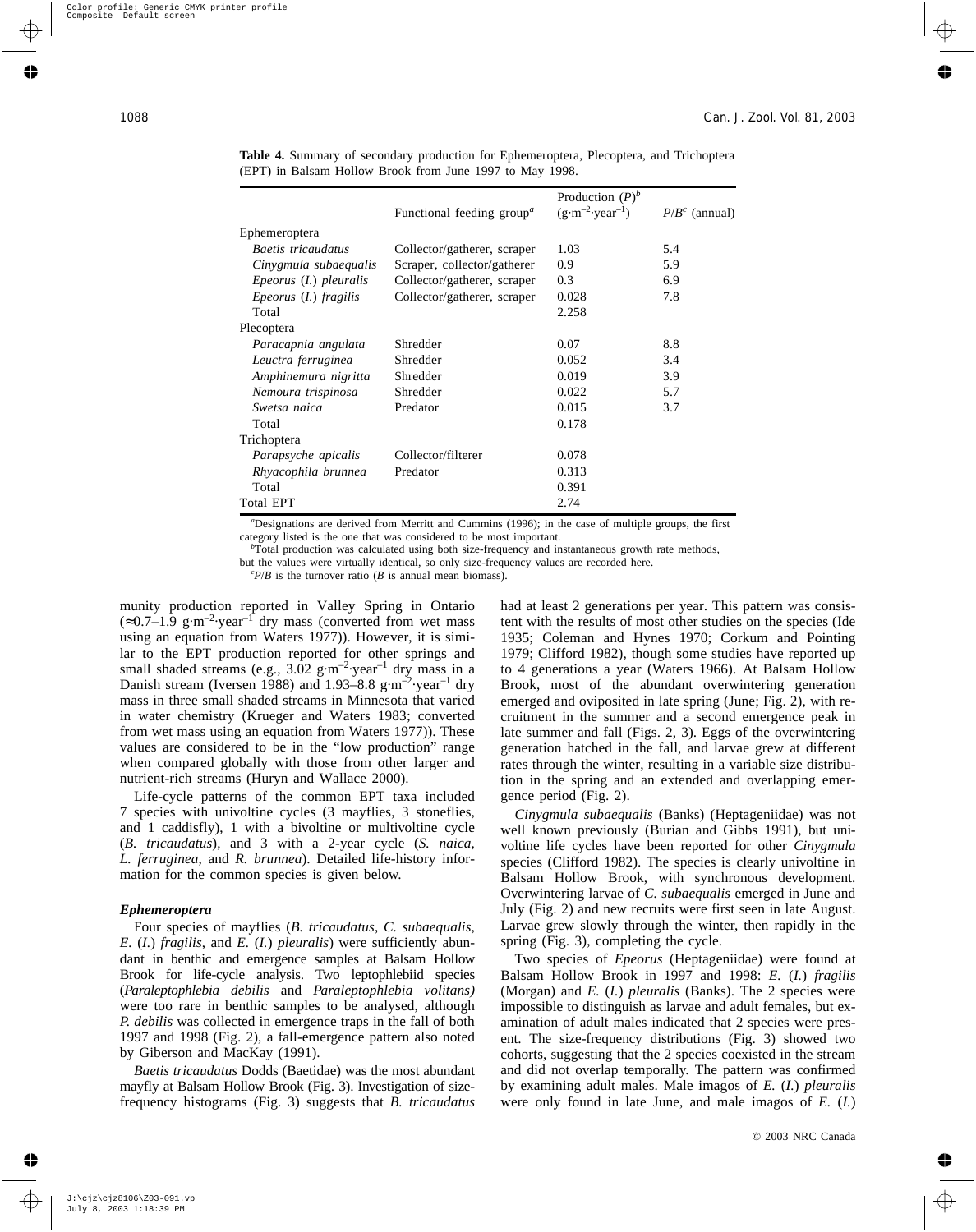**Fig. 2.** Emergence phenologies of Ephemeroptera, Plecoptera, and Trichoptera collected in emergence traps in 1997 and 1998 in Balsam Hollow Brook. The numbers beside the bars indicate the total number of individuals collected over the entire sampling season. The vertical lines on the bars indicate peak emergence time. Note that the emergence period for *Epeorus* (*Iron*) spp. is for a combination of 2 species, *E.* (*I.*) *fragilis* and *E.* (*I.*) *pleuralis*, which could not be reliably separated as females.



*fragilis* were identified from late-July and early-August samples. This emergence pattern was similar to that found concurrently in Winter Creek, a nearby stream similar in physical characteristics to Balsam Hollow Brook (Dobrin 2000). Larvae presumed to be *E.* (*I.*) *fragilis* first appeared in early spring, then grew rapidly through the warm summer months (July–August; Fig. 3), to emerge in late summer (August; Fig. 2). Larvae assumed to be *E.* (*I.*) *pleuralis* were first seen in October and December and grew through the winter (Fig. 3), to emerge in early summer (June; Fig. 2). These life cycles matched those previously reported by Minshall (1967) at a small stream in Kentucky and by Mackay (1969) in Quebec.

#### *Plecoptera*

Six species of stoneflies were found in Balsam Hollow Brook. Five of these (all except *Paraleuctra sara*; Table 3) were abundant enough in benthic and emergence samples to permit life-cycle analysis. Three of the species had a univoltine cycle, while 2 required 2 years to complete their development.

*Paracapnia angulata* Hanson (Capniidae) is a winter stonefly species. It is commonly found in cold, spring-fed streams (Harper and Hynes 1972), but may also be found in small to large rivers and in littoral areas of lakes (Harper et al. 1991). This species was univoltine in Balsam Hollow Brook (Fig. 4). The first recruits to the population were noted in late June and July and small nymphs were abundant in benthic samples in July and August. Emergence apparently began prior to the April 9 sampling period, before emergence traps were set up in May; however, some large nymphs were still found in the stream in April 1998, and emerging adults were hand-collected on the banks at this time. A similar lifecycle pattern has been reported by Harper and Hynes (1972) in southern Ontario and by Grubbs and Cummins (1996) at an Appalachian stream in Pennsylvania. Hilsenhoff et al. (1972) reported this species as very common in a Wisconsin stream, with an emergence period from early April to early May. Giberson and Garnett (1996) recorded emergence in May in a stream in northern New Brunswick.

*Leuctra ferruginea* (Walker) (Leuctridae) is a ubiquitous species found in streams of various sizes (Harper 1973*b*). At Balsam Hollow Brook, *L. ferruginea* was one of the most common stonefly species. Two cohorts were present on most sampling dates, and examination of the frequency histograms (Fig. 4) shows that larvae need 2 years to complete one life cycle, a pattern similar to that reported in small streams in southern Ontario by Harper (1973*b*). New recruits may occur as early as mid-December, and small larvae were common in samples in April and May, suggesting an extended egg hatch during the winter. Emergence also showed an extended pattern, ranging from June through October and November. Giberson and Garnett (1996) recorded emergence of this species in late August in New Brunswick.

*Amphinemura nigritta* (Provancher) (Nemouridae) was common both years at Balsam Hollow Brook, and was clearly univoltine (Fig. 4), with extended summer emergence (Fig. 2). The first recruits were noted at the end of October, and larvae grew slowly through the winter, then rapidly from April to May in 1998. The larval part of the cycle is similar to that reported from previous life-history studies on this species from streams in southern Ontario and Pennsylvania (Harper 1973*b*; Grubbs and Cummins 1996).

*Nemoura trispinosa* Claassen (Nemouridae) was also univoltine (Fig. 4), but the emergence period was more restricted to the early part of the summer than that of *A. nigritta* (Fig. 2). Overwintering larvae began to emerge in late May and small nymphs were seen between July and December,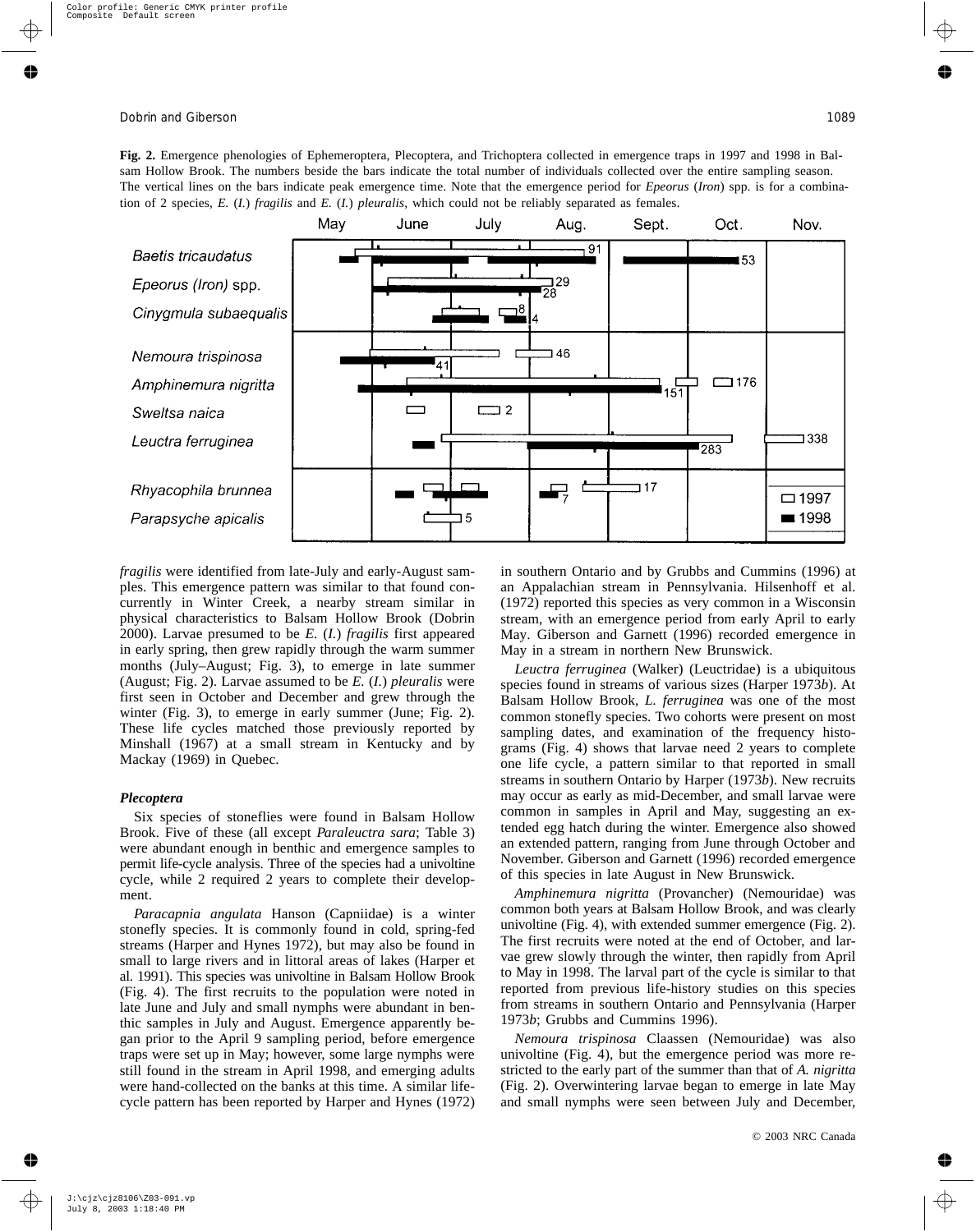Abundance

**Fig. 3.** Size-frequency distributions of 4 species of mayflies at Balsam Hollow Brook from June 1997 to May 1998, showing life cycles. *N* is the number of larvae collected per sampling date. *Epeorus* (*Iron*) spp. are *E.* (*I.*) *fragilis* and *E.* (*I.*) *pleuralis*, which could not be separated as larvae. Arrows indicate size (body length) classes not abundant enough to be visible bars in the histograms.





indicating an extended hatching period. The univoltine cycle of this species at Balsam Hollow Brook is similar to that reported from southern Ontario by Harper (1973*b*).

*Sweltsa naica* (Provancher) (Chloroperlidae) has not been well studied, but *Sweltsa onkos* had a 1- to 2-year cycle in southern Quebec and Ontario streams (Mackay 1969; Harper 1973*a*) and *Sweltsa mediana* was semivoltine in Tennessee (Cushman et al. 1977). At Balsam Hollow Brook, *S. naica* was not very abundant, but the presence of two cohorts in the winter samples suggests a semivoltine life cycle. New recruits probably enter the population in the fall, then grow slowly, to emerge in early to midsummer of their second year (Figs. 2, 4). *Sweltsa naica* emerged in June and July in a stream in northern New Brunswick (Giberson and Garnett 1996).

#### *Trichoptera*

There were 2 common species of caddisflies at Balsam Hollow Brook (*P. apicalis* and *R. brunnea*). Nine other species of caddisflies were collected, mainly from emergence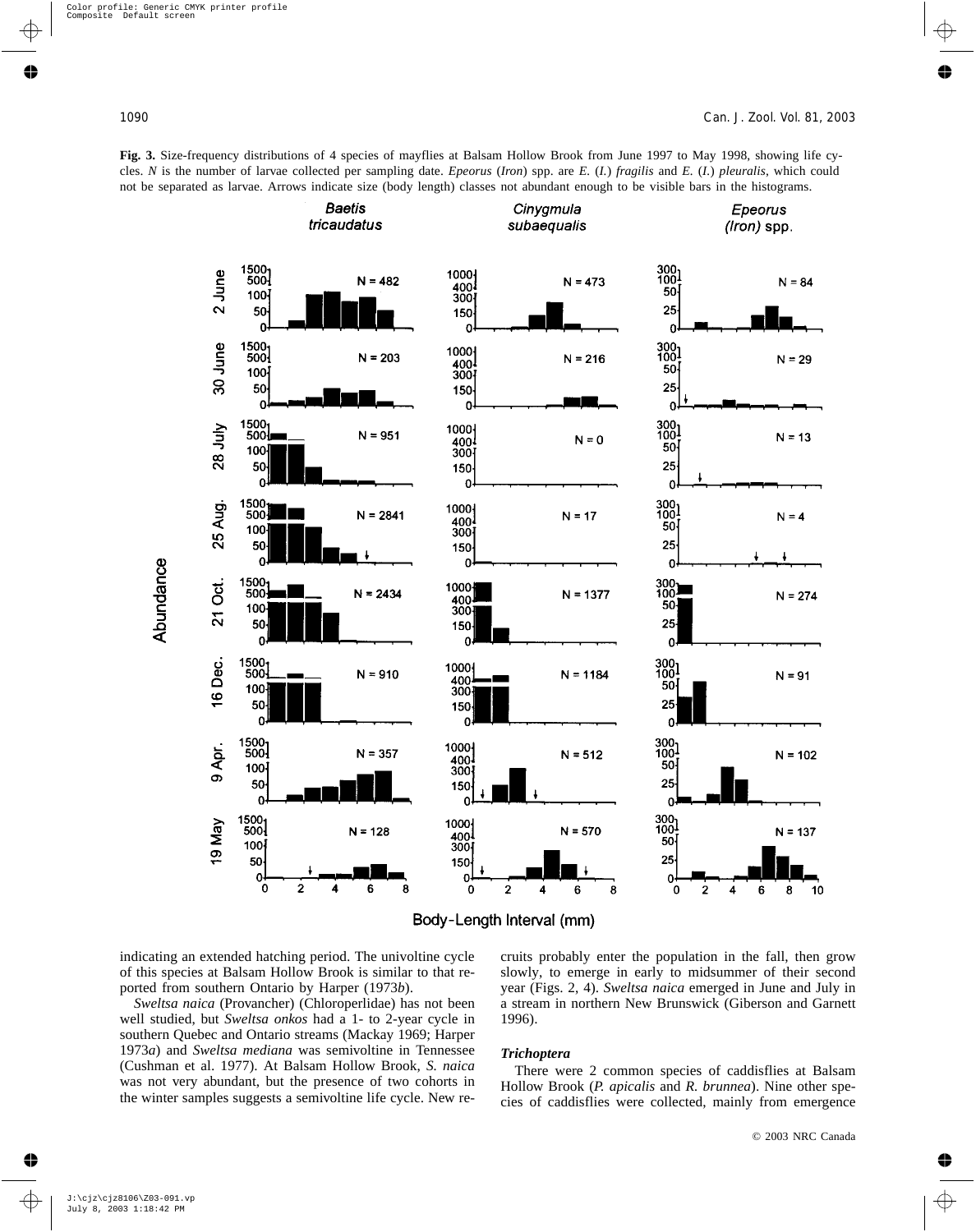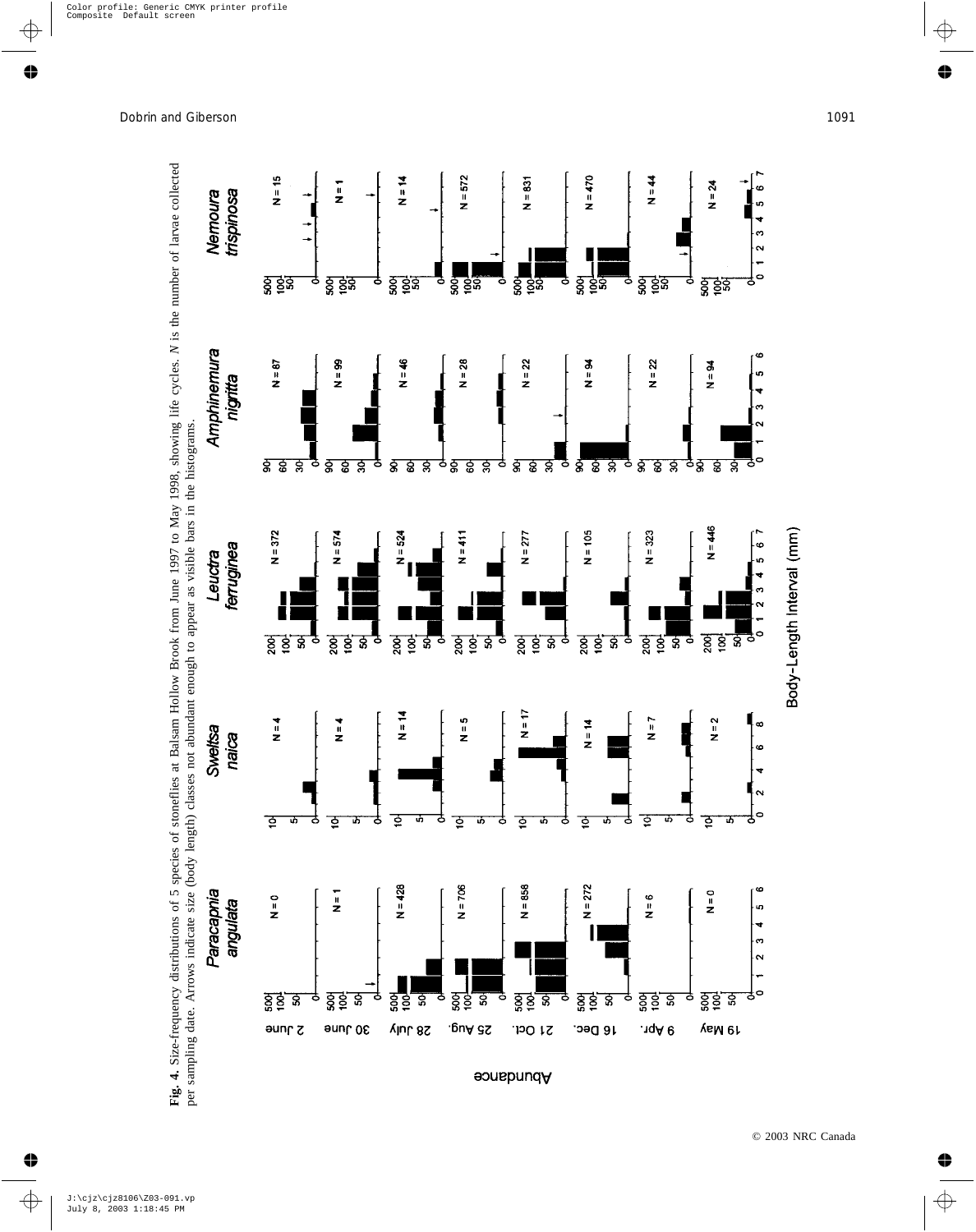





traps (Fig. 2), but these were extremely rare and most could not be identified as larvae.

*Parapsyche apicalis* (Banks) (Hydropsychidae) is a netspinning caddisfly commonly found in small, spring-fed streams (Flint 1961; Ross and Wallace 1983). *Parapsyche apicalis* was clearly univoltine in Balsam Hollow Brook (Fig. 5). Emergence occurred in early to midsummer (Fig. 2), and recruits were first seen in late July (Fig. 5). Flint (1961) reported an extended emergence period for this species in Massachusetts, from May to early October. Larvae grew rapidly during the summer and fall, then overwintered in a variety of size classes. This pattern was similar to that reported by Mackay (1969) in Quebec.

*Rhyacophila brunnea* Banks (Rhyacophilidae) larvae in Balsam Hollow Brook apparently needed 2 years to complete their life cycle. A range of size classes was collected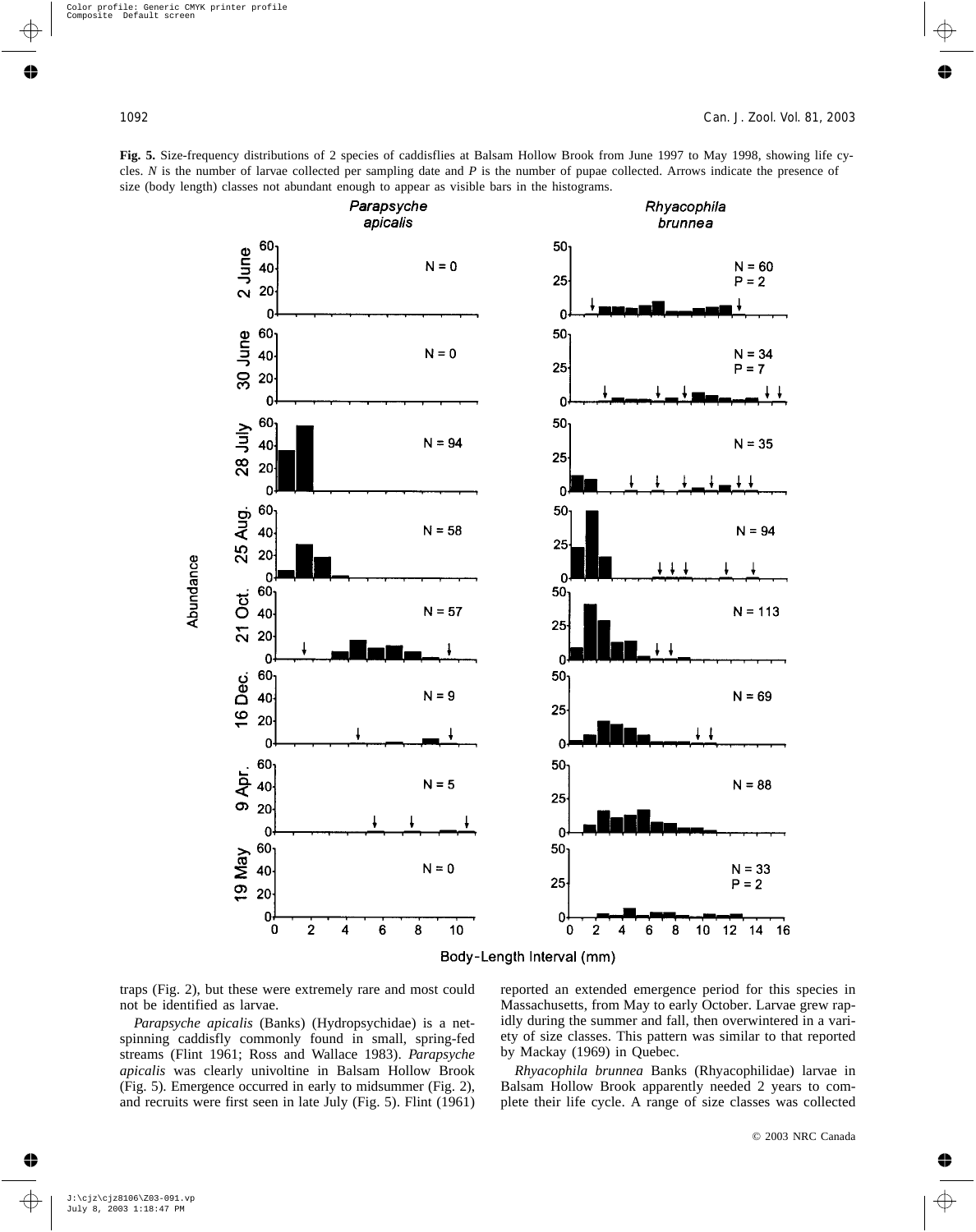on most sampling dates, but two clear cohorts were present on several dates (Fig. 5). Recruitment began in midsummer, and larvae grew slowly; pupation and emergence began in the spring – early summer of their second year. Both recruitment and emergence were extended, occurring over several months. Smith (1968) reported that this species (listed as *Rhyacophila acropedes* Banks) overwinters as third- or fourth-instar larvae in New England and Labrador, with pupation occurring from late May to June and emergence from late July to early August.

#### *Life-history and temperature patterns*

Williams and Hogg (1988) and Wallace and Anderson (1996) suggested that the life cycles of at least some aquatic insects in springs should be less synchronous than the life cycles of those in nearby non-spring habitats, owing to a lack of temperature cues to synchronize development. For example, *Lepidostoma unicolor* (Banks) (Trichoptera: Lepidostomatidae) in a spring-fed river in Oregon showed more variation in larval size and an extended emergence period compared with *L. unicolor* in a runoff stream with greater temperature fluctuation (Grafius and Anderson 1980). Similarly, in Idaho and Utah, the mayfly *Tricorythodes minutus* Traver (Ephemeroptera: Leptohyphidae) was able to complete more generations per year in streams (3 generations) than in cold springs (2 generations) (Newell and Minshall 1978).

In Balsam Hollow Brook, the life cycles of over half of the common species (*B. tricaudatus, L. ferruginea*, *A. nigritta, N. trispinosa, P. apicalis*, and *R. brunnea*) were asynchronous, with considerable variation in larval size distributions, extended egg hatches, and (or) extended emergence periods. Several researchers have found higher proportions of asynchronous taxa in springs than in non-spring habitats. Singh et al. (1984) found that one-third of stonefly species in a spring in southern Ontario had asynchronous emergence periods, and Williams and Hogg (1988) found that 50% of stonefly and caddisfly species in their spring were asynchronous. These values are much higher than those in nonspring habitats (12% of total stonefly species in a first-order Pennsylvania stream (Masteller 1983) and 18% of total mayfly and stonefly species in a mountain stream in North Carolina (Huryn and Wallace 2000)). However, most of these species also showed similar asynchronous life cycles in non-spring habitats, as detailed in the previous section, indicating that the asynchrony is not related to the stable thermal conditions in the cold-spring habitat. In contrast, *A. nigritta*, which showed extended emergence in Balsam Hollow Brook, has been reported to exhibit relatively synchronous emergence in other locations (May to June–July in a firstorder stream in northwestern Pennsylvania (Masteller 1983) and late May to mid-June in southern Ontario (Harper and Hynes 1972)). *Rhyacophila brunnea* may also have a different life cycle in the cold spring than that reported from a runoff stream; Smith (1968) indicated that the species is univoltine in Labrador and New England streams, compared with an apparently 2-year cycle in Balsam Hollow Brook, which is a cold spring. Some variations in life-cycle timing were also reported for the synchronous species found in Balsam Hollow Brook. For example, *P. angulata* grew faster in summer and reached mature size sooner in both Balsam Hollow Brook and a constant-temperature Ontario cold spring (temperatures <13°C; Harper and Hynes 1972) than in a Quebec lake outlet (where summer water temperatures reached 25°C; Harper et al. 1991).

We conclude that despite a pattern consisting of a high proportion of taxa with asynchronous life cycles, there is little or no evidence that the EPT taxa have altered their life-cycle strategies from synchronous to non-synchronous development in the thermally stable Balsam Hollow Brook. However, the large proportion of species with asynchronous development in the cold spring compared with non-spring habitats suggests that thermal patterns do have an effect on species composition in these habitats, possibly by favouring taxa that already possess asynchronous development. Since species that live in cold springs must also be able to complete their development at low summer temperatures, it is possible that the high population asynchrony is simply a result of the life-history patterns of the species which can colonize and survive in these habitats.

#### **Acknowledgements**

This research was conducted with the financial support of the Ecosystem Research Fund of Parks Canada and a Natural Sciences and Engineering Research Council of Canada research grant to D.J. Giberson. We thank Michael Curley and Teri Homer for providing field and laboratory assistance and the staff of Prince Edward Island National Park for their help and advice throughout the project. We extend special thanks to Steve Burian (mayflies), Ken Stewart (stoneflies), and Brian Armitage (caddisflies), who verified the larval and adult identifications. Thanks are also given to the two anonymous reviewers who offered helpful comments on the manuscript.

# **References**

- Benke, A.C. 1984. Secondary production of aquatic insects. *In* The ecology of aquatic insects. *Edited by* V.H. Resh and D.M. Rosenberg. Praeger Publishers, New York. pp. 289–322.
- Benke, A.C., Huryn, A.D., Smock, L.A., and Wallace, J.B. 1999. Length–mass relationships for freshwater macroinvertebrates in North America with particular reference to the southeastern United States. J. N. Am. Benthol. Soc. **18**: 308–343.
- Brandon, L.V. 1966. Groundwater hydrology and water supply of Prince Edward Island. Geological Survey of Canada Pap. 64-38, Department of Mines Technology Survey, Ottawa.
- Burian, S.K. 1990. The mayflies (Ephemeroptera) of Maine: a faunal survey, Part 1 and taxonomy of the Leptophlebiidae, Potamanthidae, Polymitarcyidae and Ephemeridae, Part 2. Ph.D. thesis, University of Maine, Orono.
- Burian, S.K., and Gibbs, K.E. 1991. Mayflies of Maine: an annotated faunal list. Maine Agric. Exp. Stn. Tech. Bull. No. 142.
- Clifford, H.F. 1982. Life cycles of mayflies (Ephemeroptera) with special reference to voltinism. Quaest. Entomol. **18**: 15–90.
- Coleman, M.J., and Hynes, H.B.N. 1970. The life histories of some Plecoptera and Ephemeroptera in a southern Ontario stream. Can. J. Zool. **48**: 1333–1339.
- Corkum, L.D., and Pointing, P.J. 1979. Nymphal development of *Baetis vagans* McDunnough (Ephemeroptera: Baetidae) and drift habits of large nymphs. Can. J. Zool. **57**: 2348–2354.
- Cushman, R.M., Elwood, J.W., and Hildebrand, S.G. 1977. Life history and production dynamics of *Alloperla mediana* and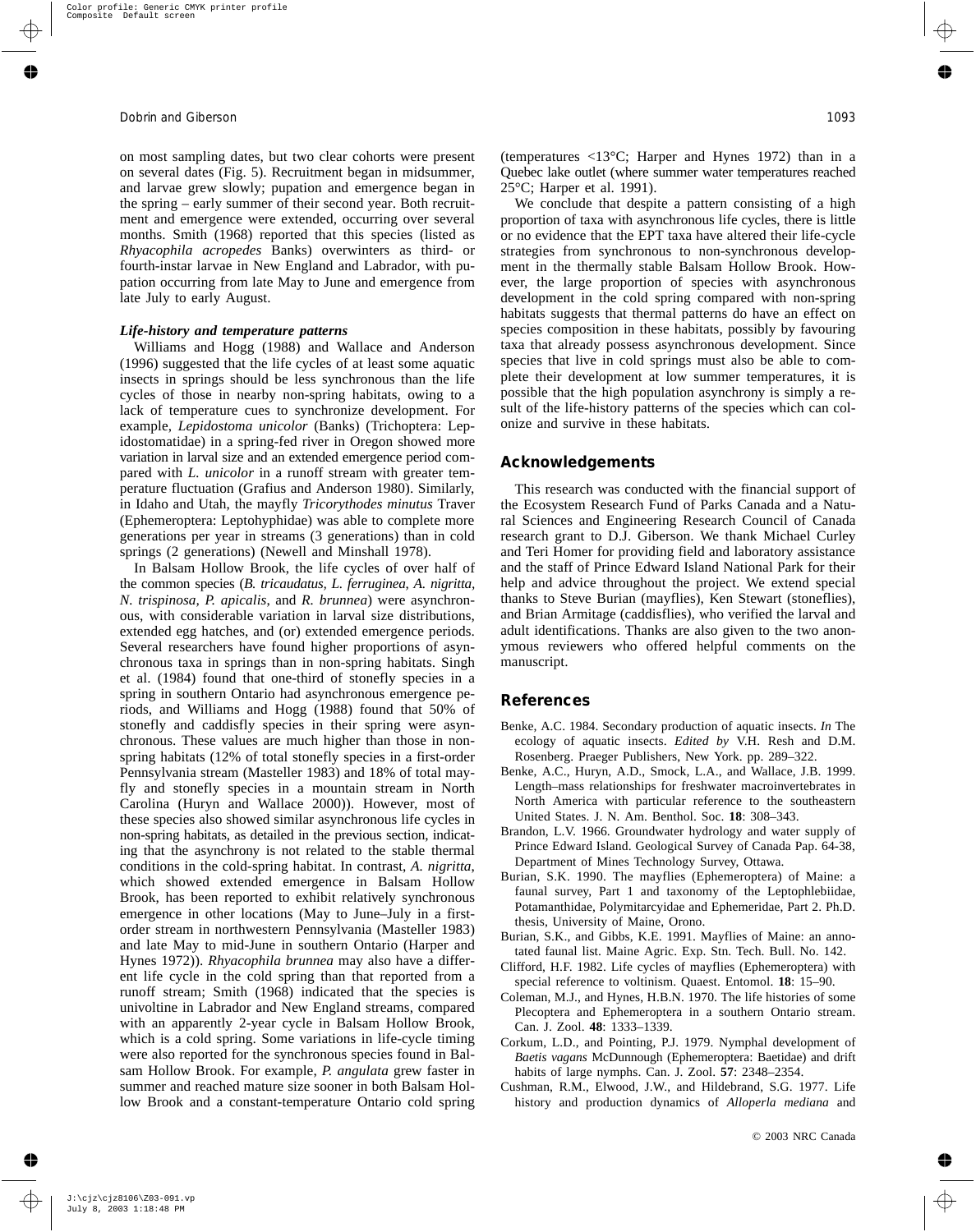*Diplectrona modesta* in Walker Branch Tennessee. Am. Midl. Nat. **98**: 354–364.

- Dobrin, M. 2000. Macroinvertebrate studies in selected freshwater habitats in Prince Edward Island. M.Sc. thesis, Mount Allison University, Sackville, N.B.
- Edmunds, G.F., Jr., and Waltz, R.D. 1996. Ephemeroptera. *In* An introduction to the aquatic insects of North America. 3rd ed. *Edited by* R.W. Merritt and K.W. Cummins. Kendall/Hunt Publishing Co., Dubuque, Iowa. pp. 126–163.
- Edmunds, G.F., Jr., Jensen, S.L., and Berner, L. 1976. The mayflies of North and Central America. University of Minnesota Press, Minneapolis.
- Elliott, J.M. 1991. The effect of temperature on egg hatching for three populations of *Isoperla grammatica* and one population of *Isogenus nubecula* (Plecoptera: Perlodidae). Entomol. Gaz. **42**: 61–65.
- Elliott, J.M. 1992. The effect of temperature on egg hatching for three populations of *Perlodes microcephala* (Pictet) and three populations of *Diura bicaudata* (Linnaeus) (Plecoptera: Perlodidae). Entomol. Gaz. **43**: 115–123.
- Flint O.S., Jr. 1961. The immature stages of Arctopsychinae occurring in eastern North America (Trichoptera: Hydropsychidae). Ann. Entomol. Soc. Am. **54**: 5–11.
- Giberson, D.J., and Garnett, H.L. 1996. Species composition, distribution, and summer emergence phenology of stoneflies (Insecta: Plecoptera) from Catamaran Brook, New Brunswick. Can. J. Zool. **74**: 1260–1267.
- Giberson, D.J., and Mackay, R.J. 1991. Life history and distribution of mayflies (Ephemeroptera) in some acid streams in northcentral Ontario, Canada. Can. J. Zool. **69**: 899–910.
- Grafius, E., and Anderson, N.H. 1980. Population dynamics and role of two species of Lepidosoma (Trichoptera: Lepidostomatidae) in an Oregon coniferous forest stream. Ecology, **61**: 808–816.
- Grubbs, S.A., and Cummins, K.W. 1996. Linkages between riparian forest composition and shredder voltinism. Arch. Hydrobiol. **137**: 39–58.
- Harper, P.P. 1973*a*. Emergence, reproduction and growth of setipalpian Plecoptera in southern Ontario. Oikos, **24**: 94–107.
- Harper, P.P. 1973*b*. Life histories of Nemouridae and Leuctridae in southern Ontario (Plecoptera). Hydrobiologia, **41**: 309–356.
- Harper, P.P., and Hynes, H.B.N. 1972. Life histories of Capniidae and Taeniopterygidae in southern Ontario (Plecoptera). Arch. Hydrobiol. Suppl. **40**: 274–314.
- Harper, P.P., Lauzon, M., and Harper, F. 1991. Life cycles of 12 species of winter stoneflies from Quebec (Plecoptera: Capniidae and Taeniopterygidae). Can. J. Zool. **69**: 787–796.
- Hilsenhoff, W.L., Longridge, J.L., Narf, R.P., Tennessen, K.J., and Walton, C.P. 1972. Aquatic insects of the Pine-Popple River, Wisconsin. Tech. Bull. 54, Wisconsin Department of Natural Resources, Madison.
- Hitchcock, S.W. 1974. Guide to the insects of Connecticut, Part VII. The Plecoptera or stoneflies of Connecticut. Bull. State Geol. Nat. Hist. Surv. Conn. No. 107.
- Huryn, A.D., and Wallace, J.B. 2000. Life history and production of stream insects. Annu. Rev. Entomol. **45**: 83–110.
- Hynes, H.B.N. 1970. The ecology of running waters. University of Toronto Press, Toronto, Ont.
- Ide, F.P. 1935. The effect of temperature on the distribution of the mayfly fauna of a stream. Univ. Toronto Stud. Biol. Ser. No. 39 (Publ. Ont. Fish. Res. Lab. No. 50).
- Iversen, T.M. 1988. Secondary production and trophic relationships in a spring invertebrate community. Limnol. Oceanogr. **33**: 582–592.
- Krueger, C.C., and Waters, T.F. 1983. Annual production of macroinvertebrates in three streams of different water quality. Ecology, **64**: 840–850.
- Mackay, R.J. 1969. Aquatic insect communities of a small stream on Mont St. Hilaire, Quebec. J. Fish. Res. Board Can. **26**: 1157– 1183.
- Marshall, J.S., and Larson, D.J. 1982. The adult caddisflies (Trichoptera: Insecta) of insular Newfoundland. Occas. Pap. Biol. No. 6, Memorial University of Newfoundland, St. John's.
- Masteller, E.C. 1983. Emergence phenology of Plecoptera from Sixmile Creek, Erie County, Pennsylvania, USA. Aquat. Insects, **5**: 1–8.
- Mecom, J.O. 1972. Productivity and distribution of Trichoptera larvae in a Colorado mountain stream. Hydrobiologia, **40**: 151– 176.
- Merritt, R.W., and Cummins, K.W. (*Editors*). 1996. An introduction to the study of aquatic insects of North America. 3rd ed. Kendall/Hunt Publishing Co., Dubuque, Iowa.
- Minshall, J.N. 1967. Life history and ecology of *Epeorus pleuralis* (Banks) (Ephemeroptera: Heptageniidae). Am. Midl. Nat. **78**: 369–388.
- Morse, J.C., and Holzenthal, R.W. 1996. Trichoptera genera. *In* An introduction to the aquatic insects of North America. 3rd ed. *Edited by* R.W. Merritt and K.W. Cummins. Kendall/Hunt Publishing Co., Dubuque, Iowa. pp. 350–386.
- Needham, J.G., Traver, J.R., and Hsu, Y.C. 1935. The biology of mayflies, with a systematic account of North American species. Comstock, Ithaca, N.Y.
- Newell, R.L., and Minshall, G.W. 1978. Life history of a multivoltine mayfly, *Tricorythodes minutus*: an example of the effect of temperature on the life cycle. Ann. Entomol. Soc. Am. **71**: 876–881.
- Parker, C.R., and Wiggins, G.B. 1985. The Nearctic caddisfly genus *Hesperophylax* Banks (Trichoptera: Limnephilidae). Can. J. Zool. **63**: 2443–2472.
- Ross, D.H., and Wallace, J.B. 1983. Longitudinal patterns of production, food consumption and seston utilization by netspinning caddisflies in a southern Appalachian stream. Holarct. Ecol. **6**: 270–284.
- Ross, H.H. 1944. The caddis flies, or Trichoptera, of Illinois. Bull. Ill. Nat. Hist. Surv. **23**.
- Ross, H.H. 1956. Evolution and classification of mountain caddisflies. University of Illinois Press, Urbana.
- Ruiter, D.E. 1995. The adult *Limnephilus* Leach (Trichoptera: Limnephilidae) of the New World. Bull. Ohio Biol. Surv. **11**.
- Schmid, F. 1981. Revision des Trichoptères Canadiens I. La famille des Rhyacophilidae (Annulipalpia). Mem. Soc. Entomol. Can. No. 6.
- Singh, M.P., Smith, S.M., and Harrison, A.D. 1984. Emergence patterns of the stoneflies (Plecoptera) from a wooded stream in southern Ontario. Aquat. Insects **6**: 233–243.
- Smith, S.D. 1968. The *Rhyacophila* of the Salmon River drainage of Idaho with special reference to larvae. Ann. Entomol. Soc. Am. **61**: 655–674.
- Somers, G., Raymond, B., and Uhlman, W. 1999. PEI water quality interpretive report: a report prepared for the Canada – Prince Edward Island Water Annex to the Federal/Provincial Framework Agreement for Environmental Cooperation in Atlantic Canada. Prince Edward Island Department of Technology and Environment, Charlottetown, and Environment Canada, Dartmouth, N.S.
- Stewart, K.W. and Harper, P.P. 1996. Plecoptera. *In* An introduction to the aquatic insects of North America. 3rd ed. *Edited by* R.W. Merritt and K.W. Cummins. Kendall/Hunt Publishing Co., Dubuque, Iowa. pp. 217–261.